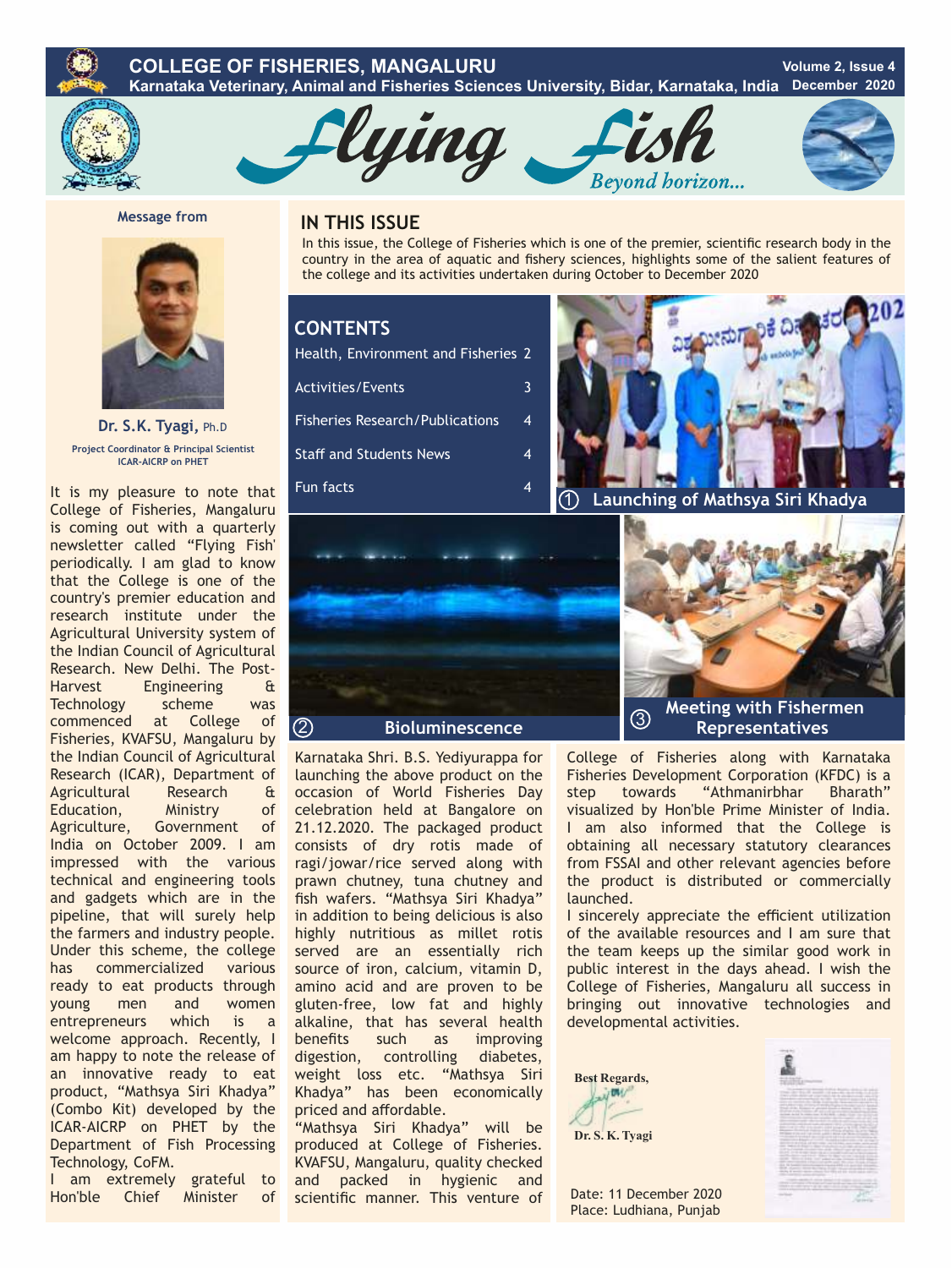Llying Lish

## **Environment and Fisheries**

#### **College of Fisheries submits a proposal on viable dredging model**

The College of Fisheries, Mangaluru has been requested to submit a proposal to the State Government on a viable dredging management plan for Mangaluru fishing harbour. CoFM approached national centre for sustainable coastal zone management, MoEFCC GoI, Chennai prepared a dredging management plan of Mangaluru fishing harbour based on model MIKE21 using 3 modules viz. Hydrodynamics (MIKE21HD), Spectral Waves (MIKE21SW) and Sediment Transport (MIKE21ST) simulations taking into consideration parameters such as wave dynamics, circulation features, water level variations, sediment dynamics etc. in and around the port vicinity. The report submitted contains key findings and recommendations with regard to sediment dredging along the eastern and western bank of the fishing harbour. The suggestions could be taken up by the State Government to undertake dredging and desilting works for enhancing easy movement of fishing boats and cargo vessels. CoFM is greatful to Prof. Ramesh Ramachandran, Director, NCSCM, Dr. Subba Reddy and the team for carrying out the study and preparing the report. Read more: https://bit.ly/3fUehuz

#### **Launching of "Mathsya Siri Khadya"**



The Department of Fish Processing Technology, CoFM under the project ICAR-AICRP on PHET has developed a ready-to-eat product called 'Matsya Siri Khadya'. The product is a combo kit consisting of dry rotis made of either ragi/jowar/rice served along with prawn chutney, tuna fish chutney, prawn chutney powder and fish wafers. 'Mathsya Siri Khadya' was launched by Honorable Chief Minister of Karnataka Shri B.S. Yediyurappa, in the presence of Shri Kota Shrinivas Poojary - Hon'ble Minister of Port and Inland water transport, MLA's Shri K. Ragupathi Bhat and Shri S. Kumar Bangarappa, GoK, on the occasion of World Fisheries Day celebration held at Vidhana Soudha, Bangaluru on 21.11.2020. (Picture 1 on page 1)

#### **Dakshina Kannada-Udupi coastal waters witnesses bioluminescence**

Mid November of 2020, the coastal waters along the Dakshina Kannada and Udupi coast was seen to emit a dazzling neon glow at night. People were seen rushing to the beaches to witness the bluish glow phenomenon referred to as "bioluminescence". A team of scientists from CoFM analysed the water samples and identified the luminous phenomenon to be due to high concentration of the dinoflagellate (Zooplankton) *Noctiluca scintillans* commonly known as 'Sea sparkle'. Press statements based on water and sediment analysis were issued wherein the Dean, CoFM appraised the public that such blooms could be a consequence of low oxygen, high nitrogen & phosphorus levels, sea water temperature rise and pollution due to high quantities of organic material such as sewage and effluents being let off into the sea. CoFM scientists are tracking the bloom further, to find if there were any fish kills in the area or harmful effects on fishermen. Read more : https://bit.ly/3m0PAiw



#### **World Fisheries Day 2020 celebration in Thota Bengre**



The World Fisheries Day 2020 was celebrated at Thota Bengre, Mangaluru in collaboration with Mahila Samaja, Girls Islamic Organization, Bengre unit on 22.11.2020. The theme for this year was 'WORLD FISHERIES DAY 2020, CELEBRATING OUR COASTAL PRIDE'. The college was represented by Assistant Professors from the Department of Fisheries Economics, Statistics and Extension. The function was attended by more than 80 fisherwomen. The CoFM staff appraised these fisherwomen on small scale business opportunities, various Government schemes and loans available. The staff also stressed on the topics of coastal cleanliness, personal hygiene and the role of women in bringing about a change in the fishing community. Several fisherwomen were felicitated on the occasion for their dedicated service in the field of fisheries.

#### **Afforestation programme at CoFM**

Under the 'Green Campus' drive at CoFM, large scale planting of trees was undertaken in vacant land of the college and farm premises. Afforestation was supported by the State Forest Department, Mangaluru Branch under its AOA (Afforestation in other Areas) program. Under the scheme, a total of 300 saplings of various types including jackfruit, mango, wild jack, renja, redsander, teakwood etc. were provided and planted by the Forest Department in and around the campus. It is proposed to plant more than 2000 saplings in the campus and also create a herbal garden and nursery. The CoFM is thankful to Dr. Karikalam DFO and his team consisting off Shri P. Sridhar Zonal Forest Officer, Mangaluru zone, Shri. Krishna Nayak Subzone Forest Officer, Mangaluru zone & Smt. Veena, Conservator of Forests, Mangaluru zone of the State Forest Department.

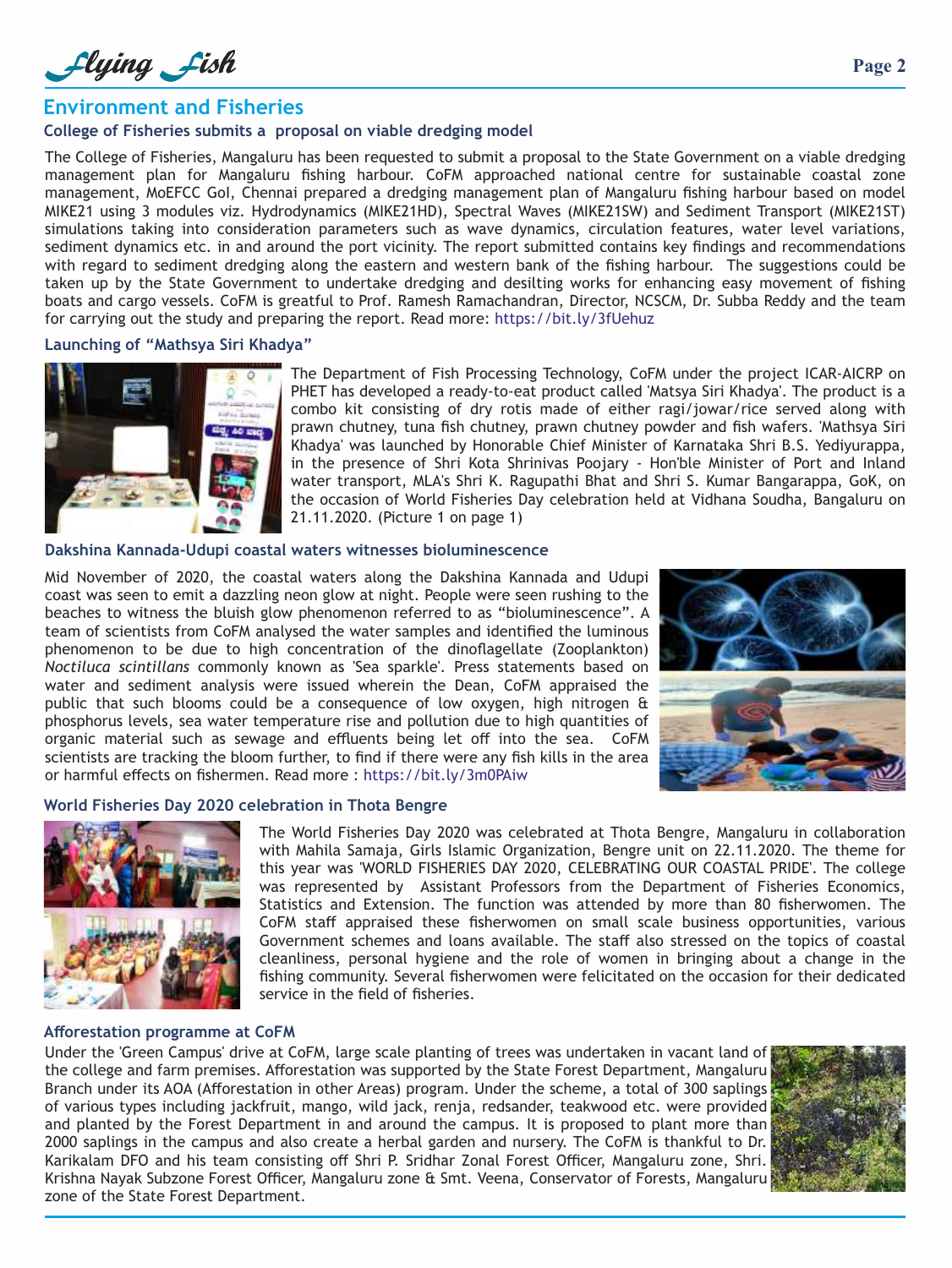Llying Lish

## **Activities**

#### **Highlights of Blue Revolution**

The World Bank India has assigned the College of Fisheries, Mangaluru to undertake "Rapid Assessment of Blue Economy (BE) potential of Karnataka''. The report has been completed and the draft final report submitted to the World Bank. Some of the major recommendations to promote Blue Revolution in the country and State of Karnataka include:

#### **@ The National level**

- Establish an Inter-Ministerial group at GoI to address promotion of BE.
- Promote science, technology and research in the area of BE.
- Promote human resources and skill development to address BE.
- Rehabilitate and restore a degraded aquatic environment.
- Stringent enforcement of environmental regulation to safeguard aquatic systems.
- Predict impacts of climate change on aquatic environments and take measures.
- Promote harnessing of renewable energy such as ocean-tidal, wave, thermal, current osmotic, solar, wind and from marine biomass.
- Reduce capture fishing and promote fish and shellfish mariculture, seaweed and ovster culture.
- Enhance research in extraction of aquatic pharmaceutical and biotechnology.
- Enhance research and production of food for humans and animals, chemicals, bio fuel from aquatic environments.
- Develop and promote aquatic based tourism, recreational activities and aquatic sports.
- Develop coastal and marine disaster management plan to mitigate natural disasters.

#### **@ The Karnataka State level**

- Provide alternative livelihoods to marine fishing community to reduce pressure on coastal and marine fishing.
- Impose fishing ban of 3-4 months in coastal water.
- Regulate mechanized fishing in 6 km from coast line and promote only traditional and artisanal fishing.
- Develop cold chain, appropriate road, rail and waterways network to transport fish and fish products in the shortest time.
- Promote integrated reservoir aquaculture in PPP mode to develop hatcheries, grow-out cages, ornamental fish and plants, feed plants, cold storages along with tourism.
- Control pollution of rivers and lakes and rejuvenate the water bodies especially in urban areas.
- Develop marketing and distribution including promotion of value added products.
- Improve infrastructure and capacity of the State Fisheries Department.
- Introduce a comprehensive legal framework and enforcement mechanism for fisheries development.

#### **Fishco's Family - Recipe Corner**

## **Spinach/Basale prawn curry**

#### *Ingredients* Spinach/Basele – 1 bunch Prawns cleaned and deveined – 500 gms Grated coconut *For Masala* Red chilli long Red chilli round – 4 Coriander seeds **Peppercorn** - 1/2 tsp – 1 cup – 6 – 2 tsp – 1 tsp

Garlic Cumin seeds Fenugreek seeds – 1/4 tsp Onion

**Tamarind** 

- 1 small – 4 to 5 cloves
- Turmeric powder 1/4 tsp
	- marble sized ball

In a pan heat 2 tsp of coconut oil, add dry chillies, coriander, cumin, fenugreek seeds, peppercorn and fry on a medium flame until it turns light brown.

Cool and grind it along with grated coconut, turmeric, tamarind, onion and garlic. Blend it to a smooth paste by adding water as required. *For tempering –*

Mustard seeds – 1 tsp Garlic – 5 pods crushed Curry leaves – 1 spring Coconut Oil – 2 tsp *Method:*

 keep aside. -To a bowl add cleaned prawn, add 1/2 tsp turmeric, 1/2 tsp salt, mix and

-Separate the leaves and stems of Spinach/ Basale and wash them properly - Roughly chop the leaves and cut the stems into 4-inch pieces.

-Pressure cook (2 whistles) the stems and leaves in 1-2 cups of water and salt -To a pan, transfer the cook spinach. Add the ground paste

- and cook on medium flame for 10 mins. - Now add the cleaned fresh prawns and cook for another
- 5 minutes. Switch off the flame.

For tempering – take 2 tsp of oil in a pan, when hot add mustard till it crackles, add crushed garlic and curry leaves and fry until aromatic. Finally, add this to the curry, stir. Serve hot with rice.



Recipe by: **Mrs. Vandana K. CoF, Mlore**